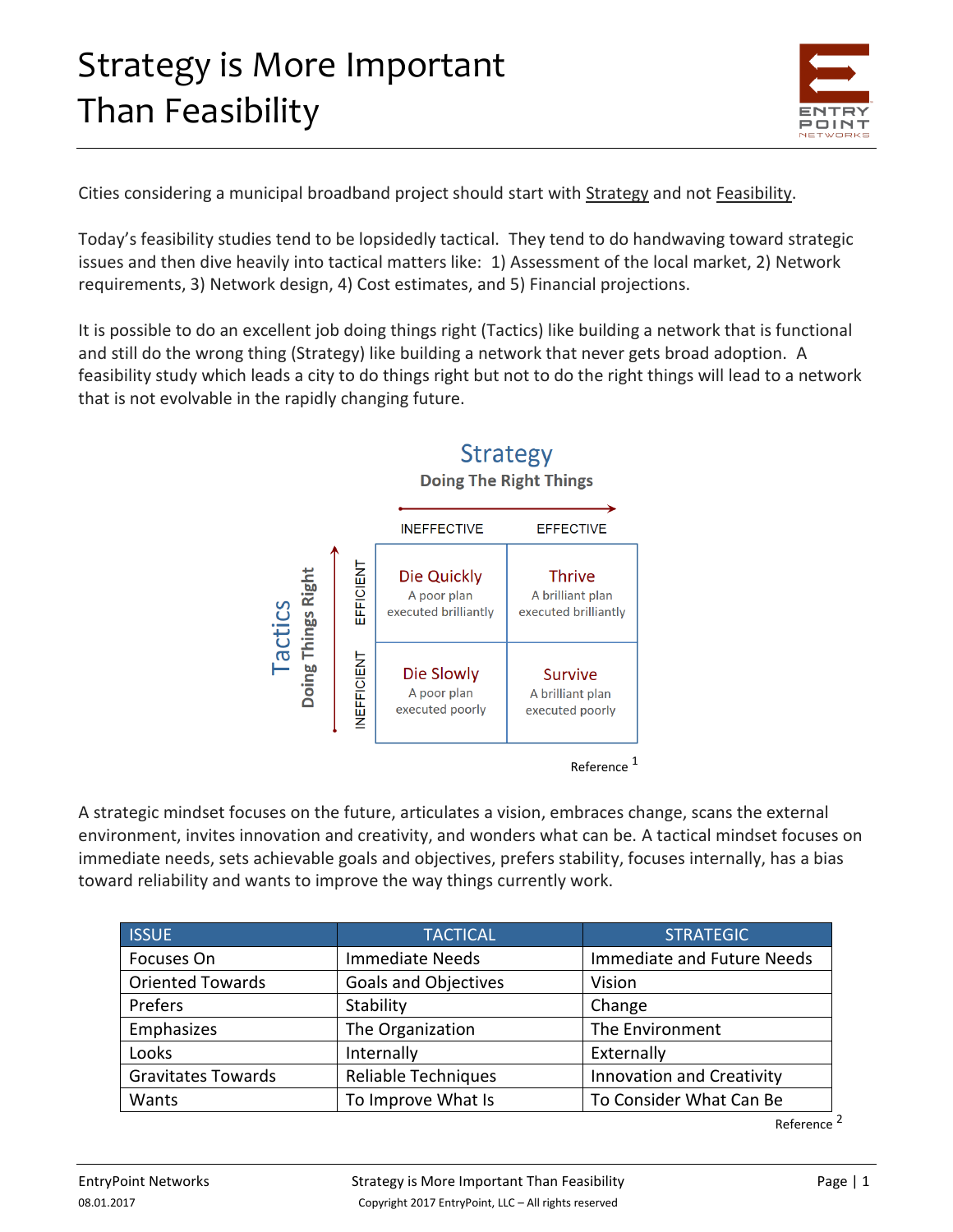# Strategy is More Important Than Feasibility



Any industry that fails to build its strategies around serving its customers interests should be disrupted. Whether cities articulate this or not, municipal broadband is about disrupting the dominant telecommunications model. To disrupt means to redefine the way things are done. Municipal broadband can and should redefine the technologies and business models used to deliver broadband.

The historical mistake made by many cities that have pursued municipal broadband projects is that they have been weak on strategic planning as they focused on the tactical implementation. By not being careful with strategy, too many cities have adopted legacy telecom methodologies rather than redefining the market with new technologies and a new business model. A focus on tactics rather than strategy makes a city vulnerable to simply trading seats with the incumbent within the same broken business model. Cities can completely disrupt the dominant incumbent control business model by shifting from an emphasis on tactics to an emphasis on strategies, which seek to give consumers what they want from broadband networks.

To create a strategy, cities should give some attention to *Disruption Theory*. For the past 20 years, Harvard Business professor Clayton Christensen has been writing about disruption and innovation. Four of the key ideas from Christensen's research include the following:<sup>3</sup>

- 1) Disruption always happens from the bottom of the market. This is the part of the market that is unattractive to dominant industry powerhouses.
- 2) Disruption means that the "Job-to-be-Done" gets redefined.
- 3) The technology redefinition often involves turning previously complex tasks into "brain-dead simple" tasks.
- 4) The redefinition of the business model generally drives the disruption more than the introduction of a new technology.

Cities should pay attention to Christensen's theories and look for case studies that may be helpful as they develop their strategies. To start with, cities should become familiar with successful municipal broadband projects from the part of the market that is unattractive to dominant industry powerhouses. As Marissa Mayer (Google and Yahoo) says, "creativity loves constraints."<sup>4</sup> Underserved and unserved communities are forced to become creative in embracing technologies and business models that ultimately will redefine the way broadband networks operate. The "Job-to-be-Done" in municipal broadband must be different than the primary job of incumbent controlled broadband which is to maximize return on investment. Technologies which will fuel the redefinition of broadband networks will likely turn previously complex tasks into "brain-dead simple" tasks. Most importantly, cities should look for business models that incumbents cannot or will not replicate because these business models will undermine the incumbent's strategies and objectives.

An example of a municipal broadband project that checks these boxes from Christensen's *Disruption Theory* is the Ammon Network. In *Disruption Theory* terms, the City of Ammon is the bottom of the market in that it has a population of 16,000 in southeastern Idaho. The "Job to be Done" as described